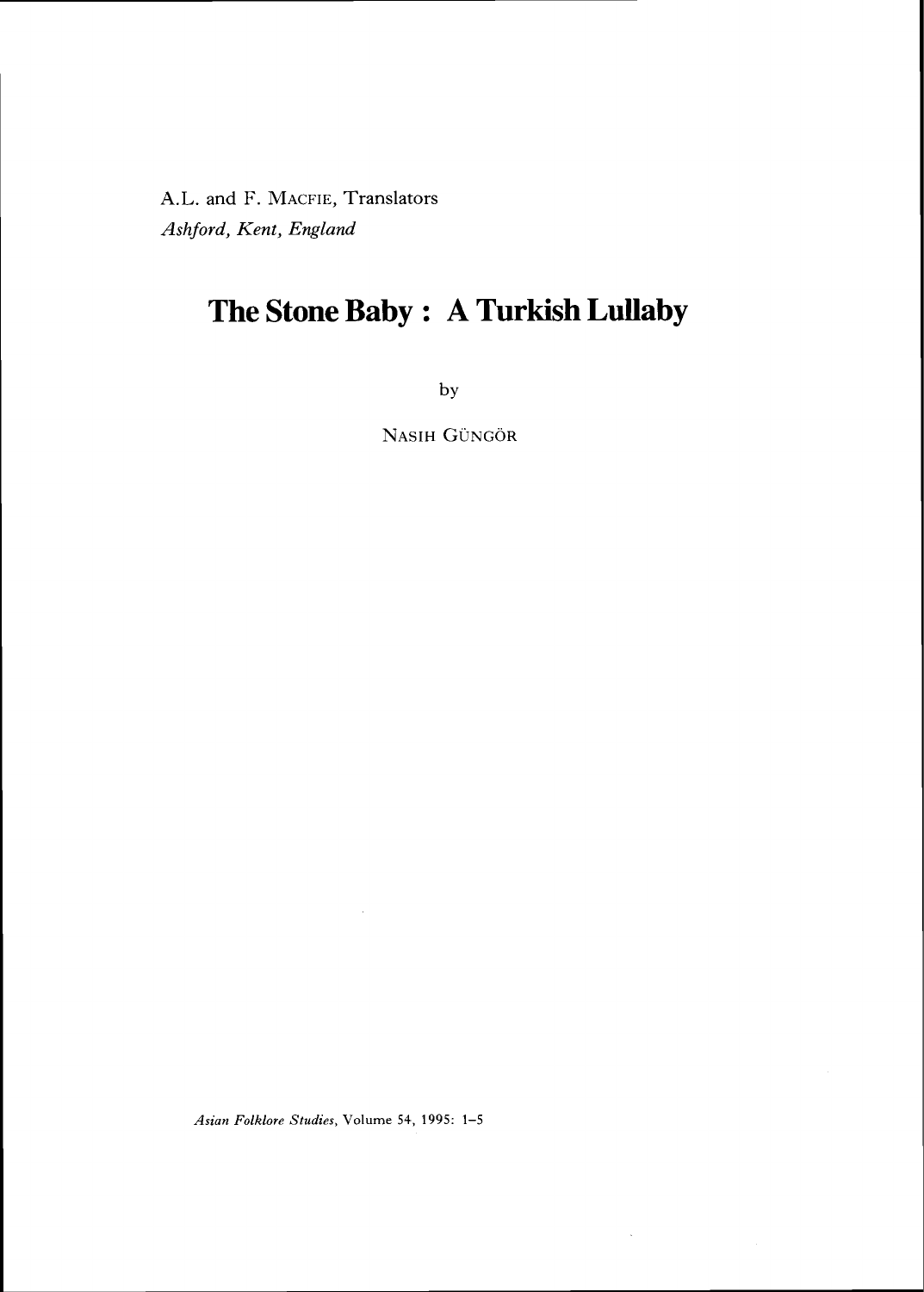IN every part of the world infertility is seen as one of the greatest misfortunes that can befall a young married woman, leading frequently to divorce, isolation, and poverty. In the Turkish world, in misfortunes that can befall a young married woman, leading frequently to divorce, isolation, and poverty. In the Turkish world, in particular, an infertile wife may be obliged to repay her dowry, return home, and live as a dependent on her family for the rest of her life. The legend of the *ta§bebek* (stone baby), which survives in lullabies sung in all parts of Anatolia, especially the Kastamonu district, tells the story of one such young woman, whose husband is about to leave her on account of her childlessness. At this point a holy man appears. Handing the woman a stone carved in the image of a baby, he tells her to wrap it in swaddling clothes, place it in a cradle, and pray to Allah. This she does, and the next morning discovers that the stone baby has been transformed into a real one. On hearing the baby cry, her husband returns and the couple are reconciled.

The lullaby here translated is a slightly shortened version of one originally published by Nasih Gungor in *Kastamonu Ninniler* [Kastamonu lullabies] (1945, 17–23). The young woman here prays to Allah, Tanra (a name sometimes used in Turkey for Allah, but originally a Central Asian sky deity), and Huda (a Persian name for God), as well as to the prophet Muhammad and a variety of holy men. The latter include Mevlana (the founder of the Mevlevi order of dervishes), Hadji Bektash (the founder of the Bektashiya order of dervishes), Eyup Sultan, and the Caliph Omer. The number and variety of the saints appealed to indicates the wide-ranging provenance of the stone-baby legend, which may have originally derived from one of the pre-Islamic stone cults of central Asia.

In the original Turkish version of the lullaby, each verse is divided into four lines, the first three of which contain an internal rhyme. All four lines end with a so-called *redif* or pillion word, here *ninni,* not normally counted as a rhyme. Moreover, the last line of each verse, generally an incantation to God, a saint, or a holy man, is rhymed, in this case almost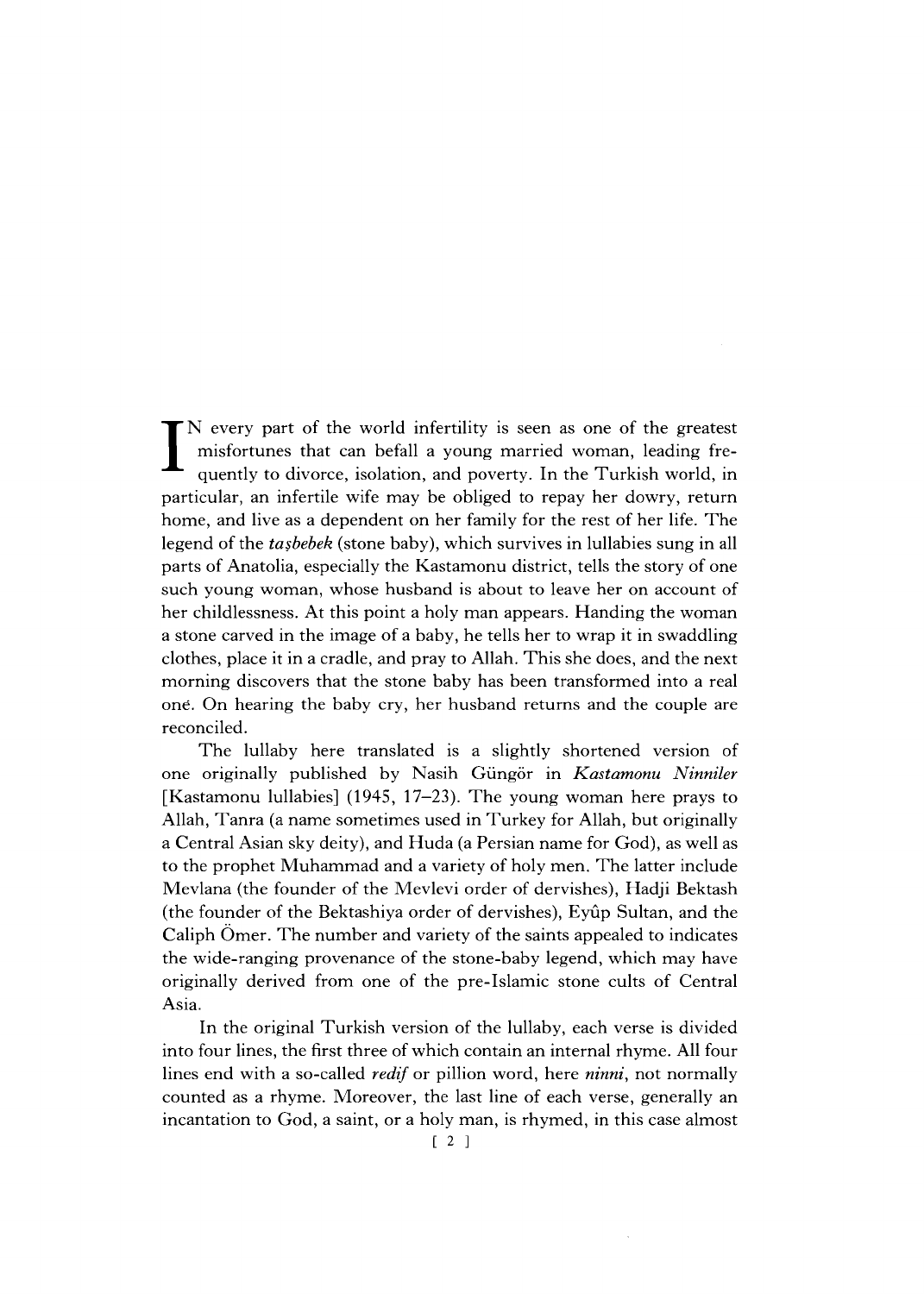## THE STONE BABY 3

invariably with *versin* or *etsin.* Thus

Akta§ diye beledigim ninni Seni Hak'dan diledigim ninni A1 bagirdak doladigim ninni Mevlam sana bir can versin ninni!

Agtim sandigimi agtim ninni Bindallidan yorgan bigtim ninni Babandan iimidim kestim ninni Huda sana bir can versin ninni!

In the Kastamonu version of the stone-baby legend, as recorded by Nasih Güngör, the young woman's name is Meryem, and the young man's is Ahmed. When Meryem falls in love with Ahmed, Ahmed's father, a village elder, quickly arranges their marriage, and the wedding is celebrated with candles, drums, and wrestling matches. When, however, the young couple fails to produce a child, Ahmed's father — afraid that he may never become a grandfather — tries to persuade his son to remarry. This Ahmed agrees to do, and preparations are made for the wedding. On the night before the wedding Meryem runs out of the house crying. To her surprise she discovers a holy man with a white beard standing in front of the threshing place and praying to Allah. He asks her why she is crying, and, when she explains, he takes from his shoulder bag a stone image of a baby. "Take this stone," he says. "Swaddle it like a living baby and sing a lullaby to it. Allah, who is all-powerful, will grant what you desire." With that, he disappears. Obeying his command, Meryem returns to the house, prepares the cradle, and lays the swaddled stone in it. She then sings the following lullaby.

THE STONE BABY

Stone baby, I have swaddled you, With cradle straps supported you, By day and night protected you. Mevlam, send you a soul!

 $Mv$  coffers I've unlocked for you, A velvet blanket sewn for you, Your father's love foregone for you. Huda, send you a soul!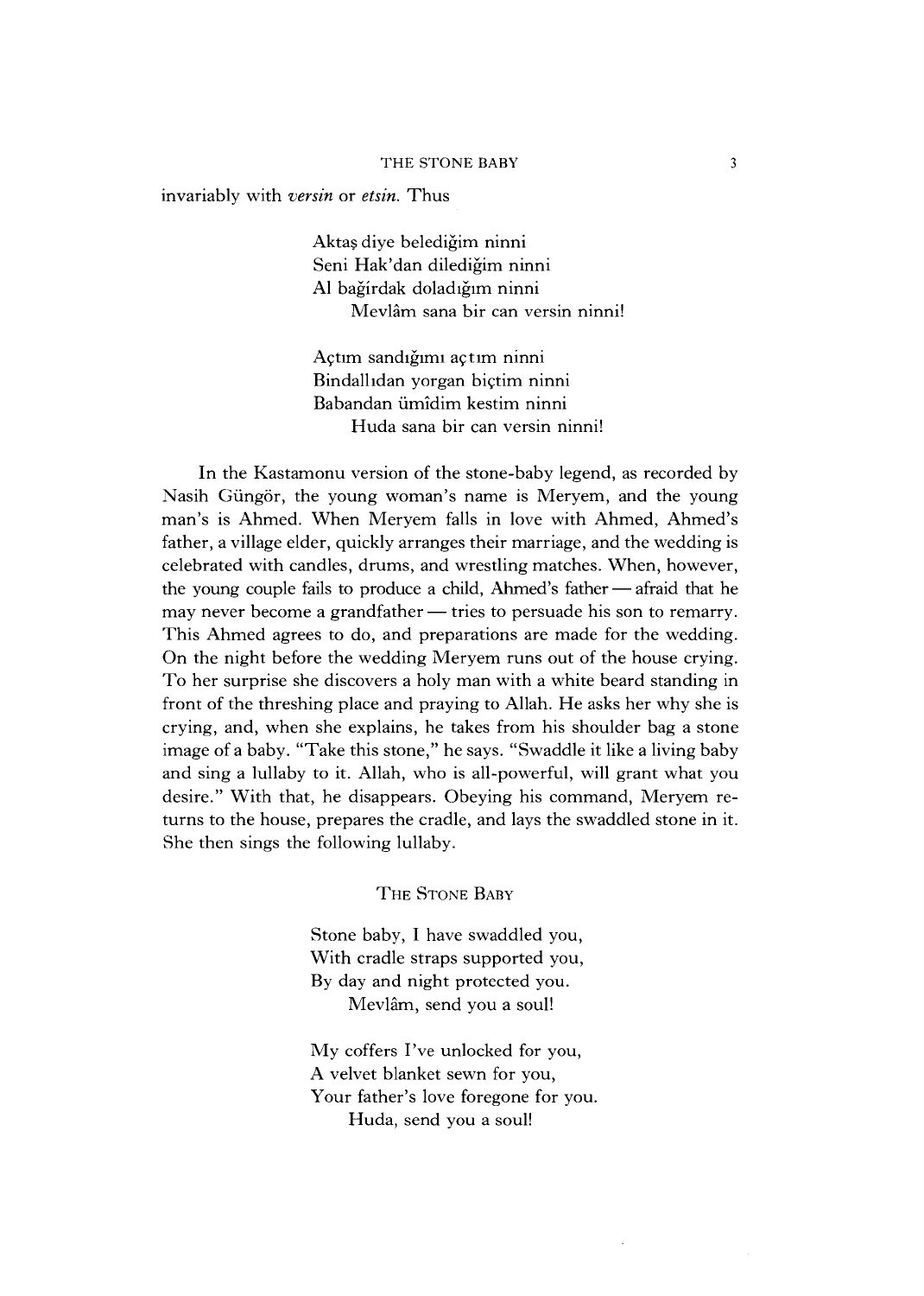## A.L. AND F. MACFIE

 $\overline{4}$ 

Your father's gone a-wandering, His hard-won fortune squandering, Leaving your mother pondering. Tanri, send you a soul!

Meryem Hatun's your mother's name. How long must she play out this game? When will it end, this bitter shame? Allah, send you a soul!

A grocer will sell grapes, they say. In tears of blood I weep all day; Yet for your tears I daily pray. Mevlam, send you a soul!

Deprived of rest, deprived of sleep, The livelong night I lie and weep, Waiting to see my baby peep. Mevlam, send you a soul!

And while I watch, by day and night, Your thankless father, taking flight, Seeks out new sources of delight. Allah, send you a soul!

My neighbors enter by the door, Seeking to know what I desire. What can it be, they oft enquire? Allah, send you a soul!

By day and night, in my distress, I pray that God will one day bless My little one with happiness. Mevlam, send you a soul!

Across the Black Sea, storm clouds run . . . When shall I see my little one? In Istanbul, Eyiip Sultan, May he too favor you.

The Pleiades, in the night sky,